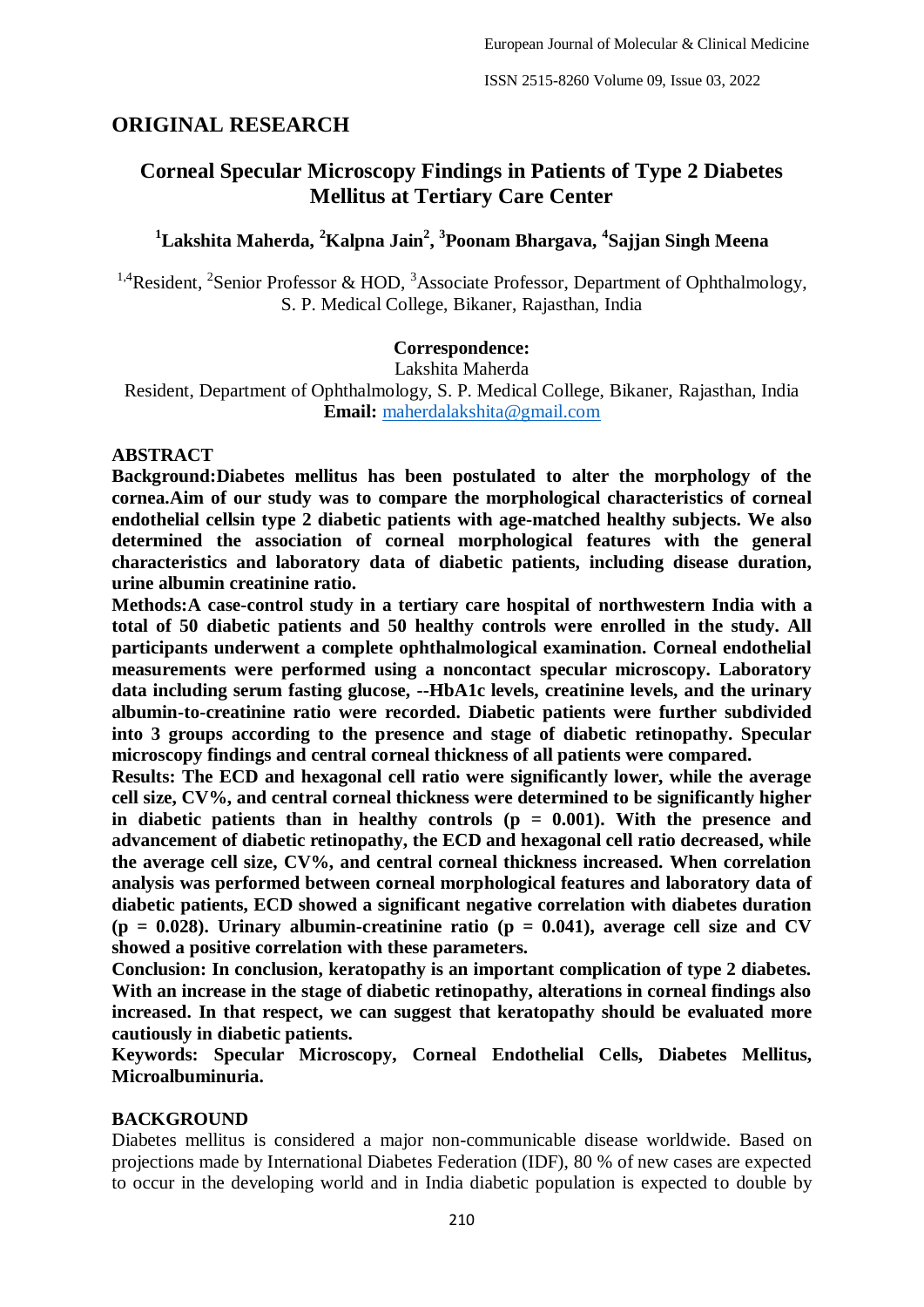year  $2030$ <sup>1,2</sup>Diabetes mellitus (DM) is associated with damage and dysfunction of various organs, especially the eyes, kidneys, nerves, heart, and blood vessels.<sup>3</sup> Diabetic retinopathy (DR) is one of the most important causes of blindness and affects approximately 40% of all diabetic patients.<sup>4</sup>

In general, diabetes affects both vascular and neural cells of the retina and is characterized by alterations of the retinal microvasculature.<sup>5,6</sup>However, functional abnormalities have been documented in cornea too like decreased endothelial cell density (ECD), increased corneal thickness and corneal keratopathy.<sup>7-12</sup> Corneal endothelial cell is responsible for maintaining the transparency of the cornea.<sup>8</sup> There is limited ability of mitosis in corneal endothelium and once damaged, remaining cells enlarge to cover up the lost area. <sup>13</sup>There will be an increase in variation of cell area called polymegathism or coefficient of variation (CV) and index of hexagonality (6A) or pleomporphism.<sup>14</sup>

Central corneal thickness (CCT) can be used as a marker of endothelial health and can be used to monitor corneal edema. There is a postulated association between corneal thickness and severity of diabetic retinopathy.<sup>15-17</sup> Age can always be considered as a confounding factor in studying disease of corneal endothelium and endothelial cell density has been found to decrease with age. $18,19$ 

Specular microscopes used today are based on design suggested by Maurice., et al.<sup>20</sup> The modern noncontact specular microscope to study corneal endothelium employ automated interfacing for obtaining image through a discrete focusing technology.<sup>21</sup>Considering the huge diabetic population in India and paucity of literature especially in India, a study was proposed to evaluate corneal endothelial changes using specular microscope in patients of type 2 diabetic mellitus.

Our study aimed to compare the morphological characteristics of corneal endothelial cells in type 2 diabetic patients and age-matched healthy subjects by specular microscopy. We also aimed to analyze alterations in the cornea in diabetic patients with advanced-stage diabetic retinopathy. Moreover, we aimed to determine the association of corneal morphological features with the general characteristics and laboratory data of diabetic patients, including disease duration.

# **METHODS**

This prospective study was performed at Sardar Patel Medical College and PBM Hospital, Bikaner between 01/2021 and 07/2021. The study was approved by the local ethics committee, and informed consent was obtained from all participants. In total,50 diabetic patients and 50healthy, control participantswere concomitantly enrolled in the study. The exclusion criteria were the use of contact lenses; presence of dry eye disease; history of any ocular diseases including corneal scar, cataract or glaucoma; and any history of previous ocular surgery.

All participants underwent a complete ophthalmic evaluation, including Slit-lamp biomicroscopic examination, Goldman applanation tonometry, and Fundoscopy with pupil dilation. Grading of DR was based on the International Clinical Diabetic Retinopathy Disease Severity Scale as without DR, with background DR or with proliferative DR.<sup>22</sup> The patients who were diagnosed with type 2 diabetes and under follow-up in our hospital were included in the study. The diagnosis of diabetes was based on the ADA (American Diabetes Association) criteria; fasting blood glucose  $\geq$ 126 mg/dl on two separate occasions, random blood glucose (RBG) > 200 mg/dl with symptoms or 2-h plasma glucose > 200 mg/dl.<sup>23</sup>

Diabetic patients were further subdivided into 3 groups based on the presence and stage of diabetic retinopathy as patients without DR, with background DR, and with proliferative DR After 8 h of fasting, serum samples of study participants were obtained to analyze serum glucose.Both eyes of all participants were examined. Endothelial cell density (ECD), average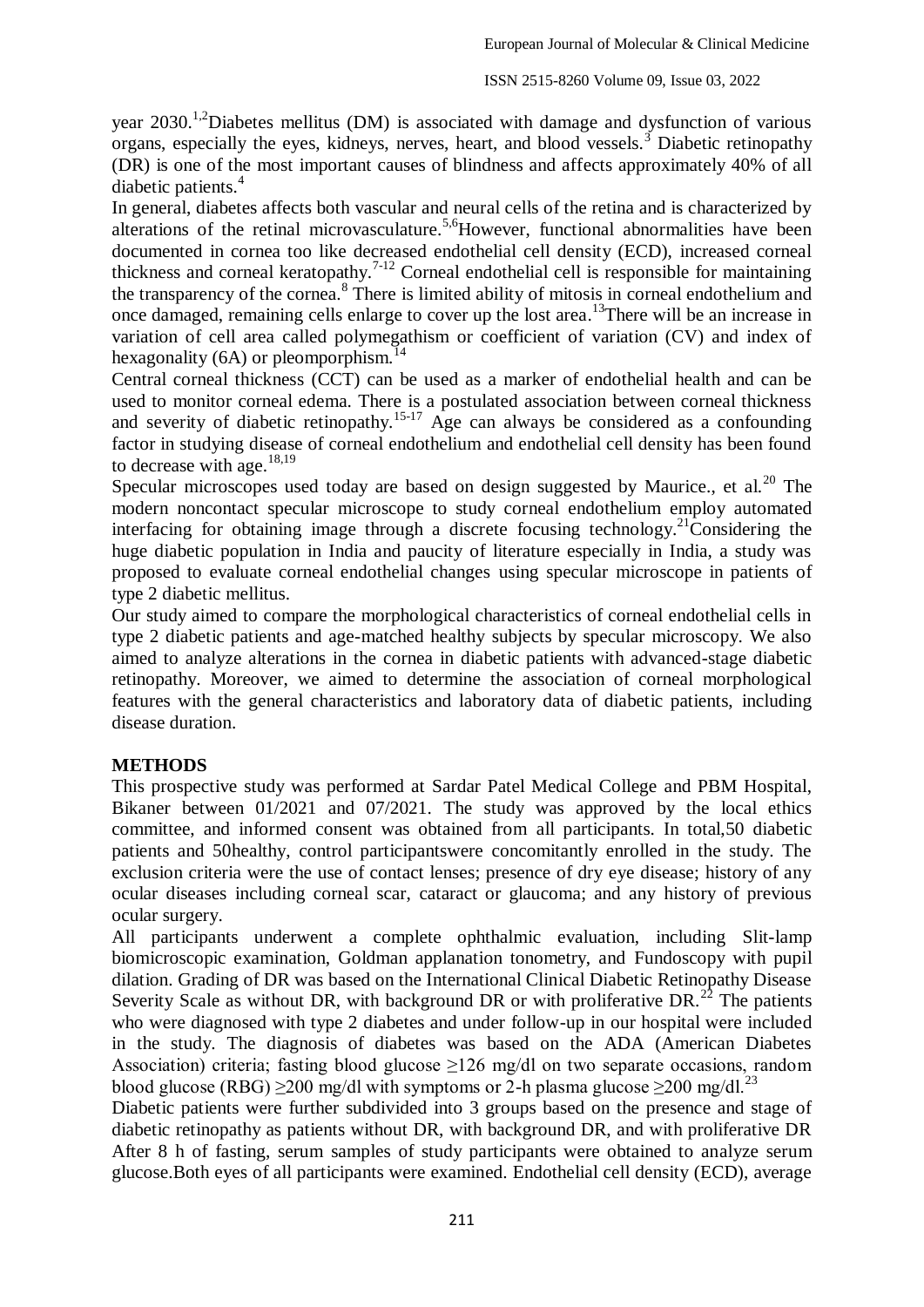cell size, percentage of hexagonal cells, coefficient of variation (CV) in cell size, and central corneal thickness (CCT) of all patients were measured using a noncontact specular microscopy (CEM-530 Specular Microscope, NIDEK, Japan) device. All measurements were performed in the morning between 9:00 and 11.00 am by the same skilled ophthalmologist.

### **STATISTICAL ANALYSIS**

Data analysis was performed using SPSS software (version 21.0, SPSS, Inc.). The normality of the distribution of the data was analyzed with the Shapiro–Wilk test, and since all data were normally distributed, parametric tests were used. For the comparison of two groups, independent samples t-test and chi-square test were performed. Pearson correlation analysis was used to examine the correlation of corneal findings with the clinical characteristics of diabetic patients, including disease duration.

### **RESULTS**

In total, 100 eyes of 50 patients (21 male, 29 female) with type 2 diabetes mellitus were included in the study. In the control group, 100 eyes of 50 (23 male, 27 female) healthy cases with normal fasting blood glucose. There was no significant difference between groups regarding sex ( $p = 0.06$ ) or age ( $p = 0.135$ ) (Table 1). Fasting blood glucose levels, HbA1c and urinary albumin-creatinine ratio levelswere significantly higher in the diabetic group ( $p =$ 0.001). The ECD and hexagonal cell ratio were significantly lower, while the average cell size, CV%, and CCT were determined to be significantly higher in diabetic patients than in healthy controls (Table 2). Demographic features, ocular findings and laboratory data of diabetic patients are summarized in Table 3. There was no significant difference between groups regarding sex or age. With the presence and advancement of DR, the ECD and hexagonal cell ratio decreased, while the average cell size, CV%, and CCT increased (Table 3) Diabetic patients with (n:50) or without (n:50) microalbuminuria were compared in regard to demographic features and corneal findings and the data are summarized in Table 4.

There was no significant difference between groups regarding sex or age. In diabetic patients with microalbuminuria, ECD was significantly lower  $(2325.25 \pm 147.45 \text{ vs. } 2458.44 \pm 183.92 \text{ s})$ cells/m2; p = 0.004), while average cell size  $(432.44 \pm 37.80 \text{ vs. } 404.80 \pm 76.98; \text{ p} = 0.038)$ and CV% (32.98  $\pm$  5.72 vs 31.35  $\pm$  6.51; p = 0.004) were significantly higher.

When correlation analysis was performed between the corneal morphological features and general characteristics and laboratory data of diabetic patients, ECD showed a significant negative correlation with diabetes duration ( $p = 0.028$ ) and urinary albumin-creatinine ratio  $(p = 0.041)$ , and average cell size and CV showed a positive correlation with these parameters (Table 5).

| Table 1: Demographic features of study participants |  |  |
|-----------------------------------------------------|--|--|
|                                                     |  |  |

|              |                    | Diabetic group $(n: 50)$   Healthy controls $(n: 50)$ |       |
|--------------|--------------------|-------------------------------------------------------|-------|
| Gender (M/F) | 21/29              | 23/27                                                 | 0.06  |
| Age (years)  | $62.256 \pm 8.213$ | 58.945±7.584                                          | 0.135 |

#### **Table 2: Comparison of laboratory data and ocular findings of study groups**

|                                      | Diabetic group      | <b>Healthy controls</b> | P     |
|--------------------------------------|---------------------|-------------------------|-------|
|                                      | (n: 50)             | (n: 50)                 |       |
| <b>Fasting Blood Glucose (mg/dl)</b> | $176.06 \pm 55.52$  | $94.37 \pm 11.08$       | 0.001 |
| $HbA1c(\%)$                          | $7.54 \pm 1.01$     | $5.24 \pm 0.58$         | 0.001 |
| <b>Blood urea nitrogen</b>           | $37.77 \pm 12.94$   | $5.26 \pm 0.72$         | 0.001 |
| <b>Creatinine</b>                    | $0.98 \pm 0.32$     | $30.11 \pm 6.88$        | 0.001 |
| Urine albumin-creatinine ratio       | $54.3473 \pm 59.82$ | $0.81 \pm 0.27$         | 0.001 |
| (mg/gCre)                            |                     |                         |       |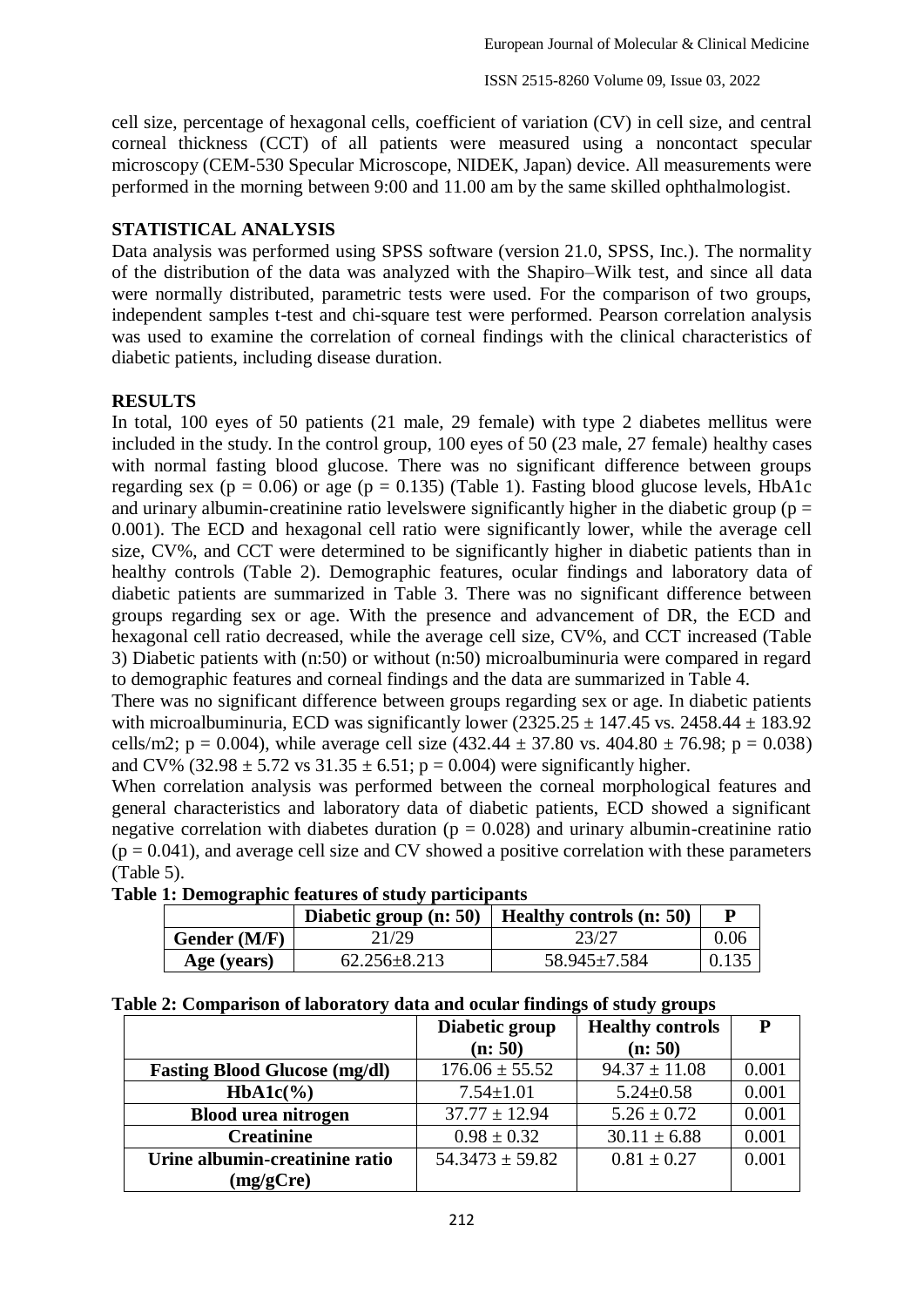| <b>Endothelial Cell Density (cells/m2)</b> | $2427.94 \pm 427.10$ | $0.81 \pm 0.27$    | 0.001 |
|--------------------------------------------|----------------------|--------------------|-------|
| Average cell size $(\mu m2)$               | $419.69 \pm 71.98$   | $374.74 \pm 14.11$ | 0.001 |
| Coefficient of Variation $(\% )$           | $32.37 \pm 6.16$     | $30.29 \pm 4.08$   | 0.001 |
| Hexagonal cell ratio $(\% )$               | $66.94 \pm 7.17$     | $78.48 \pm 6.56$   | 0.001 |
| Central corneal thickness $(\mu)$          | $539.01 + 41.19$     | $525.90 \pm 28.79$ | 0.001 |

ISSN 2515-8260 Volume 09, Issue 03, 2022

| Table 3: Demographic features, laboratory data and ocular findings of three subgroups |  |  |
|---------------------------------------------------------------------------------------|--|--|
| of diabetic patients                                                                  |  |  |

|                             | <b>Without</b>  | <b>Background</b> | <b>Proliferative</b> | <b>P1</b> | P <sub>2</sub> | <b>P3</b> |
|-----------------------------|-----------------|-------------------|----------------------|-----------|----------------|-----------|
|                             | DR $(n: 30)$    | DR (n: 28)        | DR $(n: 32)$         |           |                |           |
| Gender (M/F)                | 8/10            | 6/8               | 8/10                 | 0.52      | 0.14           | 0.25      |
| Age (years)                 | 61.52           | $63.45 \pm 8.25$  | $62.58 \pm 7.37$     | 0.144     | 0.128          | 0.257     |
|                             | ±7.459          |                   |                      |           |                |           |
| <b>Diabetes duration</b>    | $5.30 \pm 1.96$ | $9.32 \pm 3.52$   | $13.05 \pm 4.11$     | 0.001     | 0.001          | 0.001     |
| (years)                     |                 |                   |                      |           |                |           |
| <b>Fasting Blood</b>        | 138.23          | $190.32 \pm$      | $205.25 \pm$         | 0.001     | 0.001          | 0.001     |
| Glucose (mg/dl)             | ±35.40          | 51.16             | 56.72                |           |                |           |
| <b>Blood urea nitrogen</b>  | $30.62 \pm$     | $39.11 \pm 11.48$ | 44.42 $\pm$          | 0.001     | 0.001          | 0.001     |
|                             | 9.04            |                   | 12.87                |           |                |           |
| <b>Creatinine</b>           | $0.82 \pm 0.25$ | $1.03 \pm 0.29$   | $1.15 \pm 0.25$      | 0.001     | 0.001          | 0.001     |
| Urine albumin-              | $9.80 \pm 4.84$ | $52.27 \pm 41.42$ | $120.30 \pm$         | 0.001     | 0.001          | 0.001     |
| creatinine ratio            |                 |                   | 62.98                |           |                |           |
| $(mg/g$ ·Cre)               |                 |                   |                      |           |                |           |
| <b>Endothelial Cell</b>     | $2455.43 \pm$   | $2372.18 \pm$     | 2395.26 $\pm$        | 0.041     | 0.020          | 0.871     |
| Density (cells/ $m^2$ )     | 362.30          | 460.70            | 431.90               |           |                |           |
| Average cell size           | $401.42 \pm$    | 437.42 $\pm$      | 446.36 $\pm$         | 0.012     | 0.008          | 0.304     |
| $(\mu m^2)$                 | 63.32           | 76.18             | 63.05                |           |                |           |
| <b>Coefficient of</b>       | $31.54 \pm$     | $31.54 \pm 5.26$  | $33.38 \pm 5.28$     | 0.042     | 0.004          | 0.408     |
| Variation (%)               | 4.89            |                   |                      |           |                |           |
| <b>Hexagonal cell ratio</b> | 64.18 $\pm$     | $64.50 \pm 5.60$  | $67.58 \pm 7.54$     | 0.436     | 0.410          | 0.112     |
| $(\%)$                      | 6.40            |                   |                      |           |                |           |
| <b>Central corneal</b>      | 523.29 $\pm$    | 525.54 $\pm$      | 552.45 $\pm$         | 0.467     | 0.278          | 0.654     |
| thickness $(\mu)$           | 52.62           | 33.42             | 33.05                |           |                |           |

M male, F female; p1 p value of the comparison between Without DR and Background DR groups; p2 p value of the comparison between Without DR and Proliferative DR groups; p3 p value of the comparison between Background DR and Proliferative DR groups

|  | Table 4: Comparison of corneal findings in diabetic patients with or without |  |  |  |  |  |
|--|------------------------------------------------------------------------------|--|--|--|--|--|
|  | microalbuminuria                                                             |  |  |  |  |  |

|                                 | Diabetic patients with | Diabetic patients without | P     |
|---------------------------------|------------------------|---------------------------|-------|
|                                 | microalbuminuria(n:26) | microalbuminuria (n: 24)  |       |
| Gender (M/F)                    | 11/15                  | 11/13                     | 0.24  |
| Age (years)                     | $61.54 \pm 8.56$       | $63.41 \pm 7.11$          | 0.11  |
| <b>Diabetes duration</b>        | $11.12 \pm 4.07$       | $6.56 \pm 3.53$           | 0.001 |
| (years)                         |                        |                           |       |
| <b>Endothelial Cell Density</b> | $2325.25 \pm 147.45$   | $2458.44 \pm 178.82$      | 0.004 |
| (cells/m <sup>2</sup> )         |                        |                           |       |
| Average cell size $(\mu m^2)$   | $432.44 \pm 37.80$     | $404.80 \pm 76.98$        | 0.038 |
| <b>Coefficient of Variation</b> | $32.98 \pm 5.72$       | $31.35 \pm 6.51$          | 0.004 |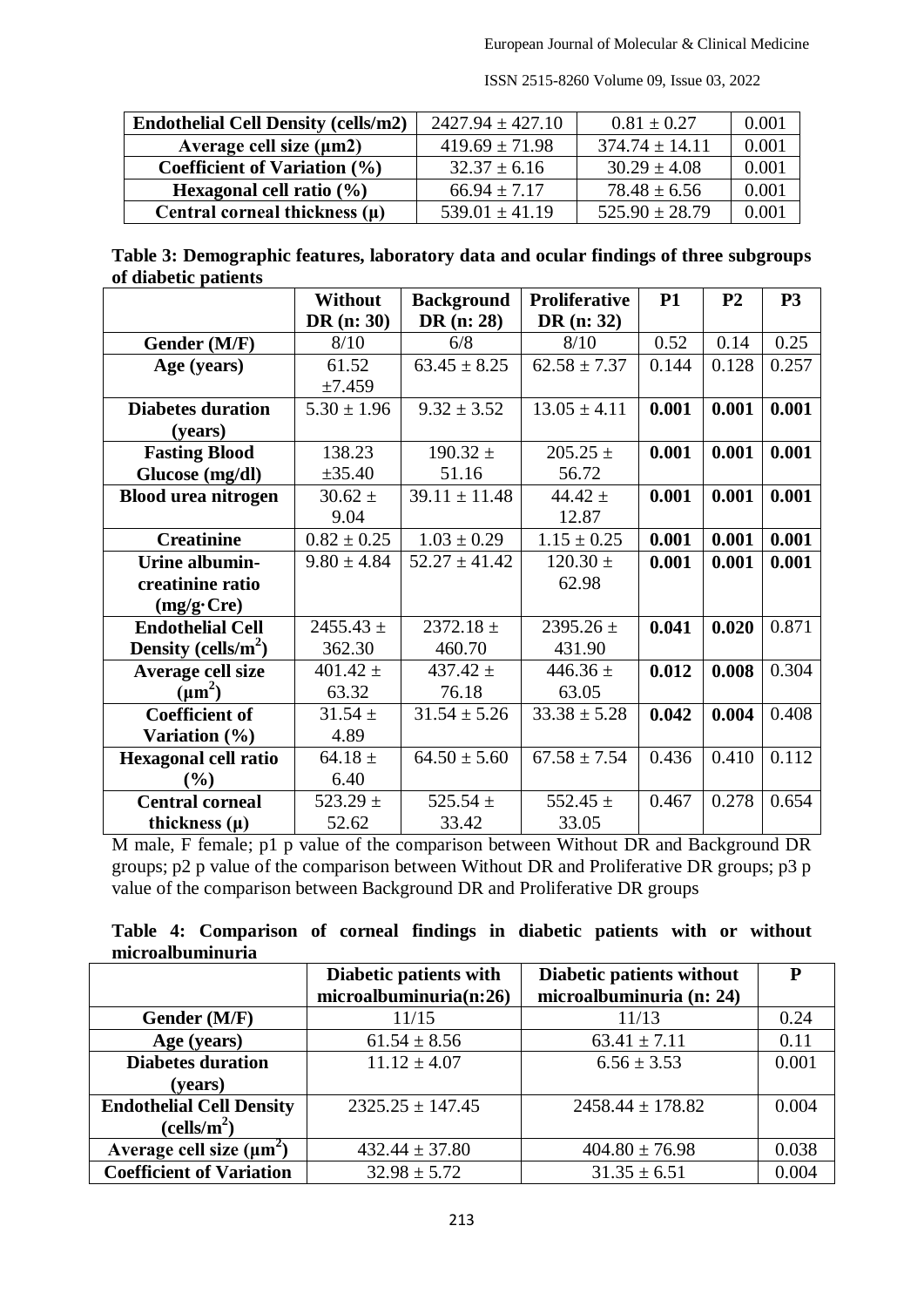ISSN 2515-8260 Volume 09, Issue 03, 2022

| $($ % $)$                    |                    |                    |       |
|------------------------------|--------------------|--------------------|-------|
| Hexagonal cell ratio $(\% )$ | $65.85 \pm 5.45$   | $67.14 \pm 8.27$   | 0.293 |
| <b>Central corneal</b>       | $539.19 \pm 32.84$ | $537.83 \pm 47.46$ | 0.89. |
| thickness $(\mu)$            |                    |                    |       |

## **Table 5: Results of correlation analysis performed between corneal morphological features and general characteristics and laboratory data of diabetic patients**

|                                  | <b>Diabetes duration</b> |       | <b>Creatinine</b> |       | Urine albumin-<br>creatinine ratio |       |  |
|----------------------------------|--------------------------|-------|-------------------|-------|------------------------------------|-------|--|
|                                  |                          | D     | n                 |       |                                    |       |  |
| <b>Endothelial Cell Density</b>  | $-0.111$                 | 0.028 | $-0.063$          | 0.21  | $-0.122$                           | 0.041 |  |
| (cells/m <sup>2</sup> )          |                          |       |                   |       |                                    |       |  |
| Average cell size $(\mu m^2)$    | 0.141                    | 0.005 | 0.088             | 0.083 | 0.111                              | 0.029 |  |
| Coefficient of Variation $(\% )$ | 0.094                    | 0.044 | 0.042             | 0.461 | 0.121                              | 0.017 |  |
| Hexagonal cell ratio $(\% )$     | $-0.058$                 | 0.093 | $-0.012$          | 0.552 | $-0.034$                           | 0.198 |  |

# **DISCUSSION**

In this study, we identified significantly decreased ECD and percentage of hexagonal cells, elevated average cell size and coefficient of variation in diabetic patients compared with the same parameters in healthy controls. Moreover, with an increase in the stage of DR, ECD and the percentage of hexagonal cells decreased while central corneal thickness increased. In this study, we determined a significant negative correlation between ECD and diabetes durationand the urinary albumin-creatinine ratio of patients in the diabetic group. In this study, unlike other studies, retinopathy nephropathy and keratopathy were evaluated together. The relationship between the severity of retinopathy and the cornea was evaluated, and a significant relationship was found.

The associations of corneal complications and instability of corneal endothelium in diabetic patients with excessive sorbitol accumulation in the corneal endothelium and accumulation of advanced glycation end products in the epithelial basement membrane have been known for years.<sup>9,25</sup> However, the data in the literature evaluating corneal morphological parameters in diabetic patients are conflicting, and these parameters may be associated with ethnic differences.

In this study, we determined a significant decrease in ECD values in diabetic patients compared with the values in age-matched controls, and there was a negative correlation between ECD and diabetes duration. The cornea is incapable of mitosis, and corneal endothelial cells have no regenerative capacity. For that reason, we can suggest that with an elongation in diabetic duration, the decrease in ECD cannot be restored. The only compensation mechanism at that point is the increased cellular pleomorphism and a decrease in the percentage of hexagonal cells. We also identified a correlation between average cell size and CV with diabetes duration, Similar to our results, Lee et al.<sup>25</sup> also reported decreased ECD and hexagonality in diabetic eyes with thicker corneas compared with the same parameters in healthy controls. Moreover, they also determined an augmentation in corneal morphological abnormalities in patients with a diabetic duration of over 10 years.

El-Agamy et al.<sup>26</sup> reported that ECD was significantly lower while CV was significantly higher in diabetic patients, but the differences in hexagonal cell percentage and CCT were not significantly different between diabetic patients and healthy controls. In a population-based cross-sectional study, Sudhir et al.<sup>12</sup> reported that ECD was significantly lower in diabetic patients than in controls, but there was no significant difference between groups regarding hexagonality % or CV of cell size.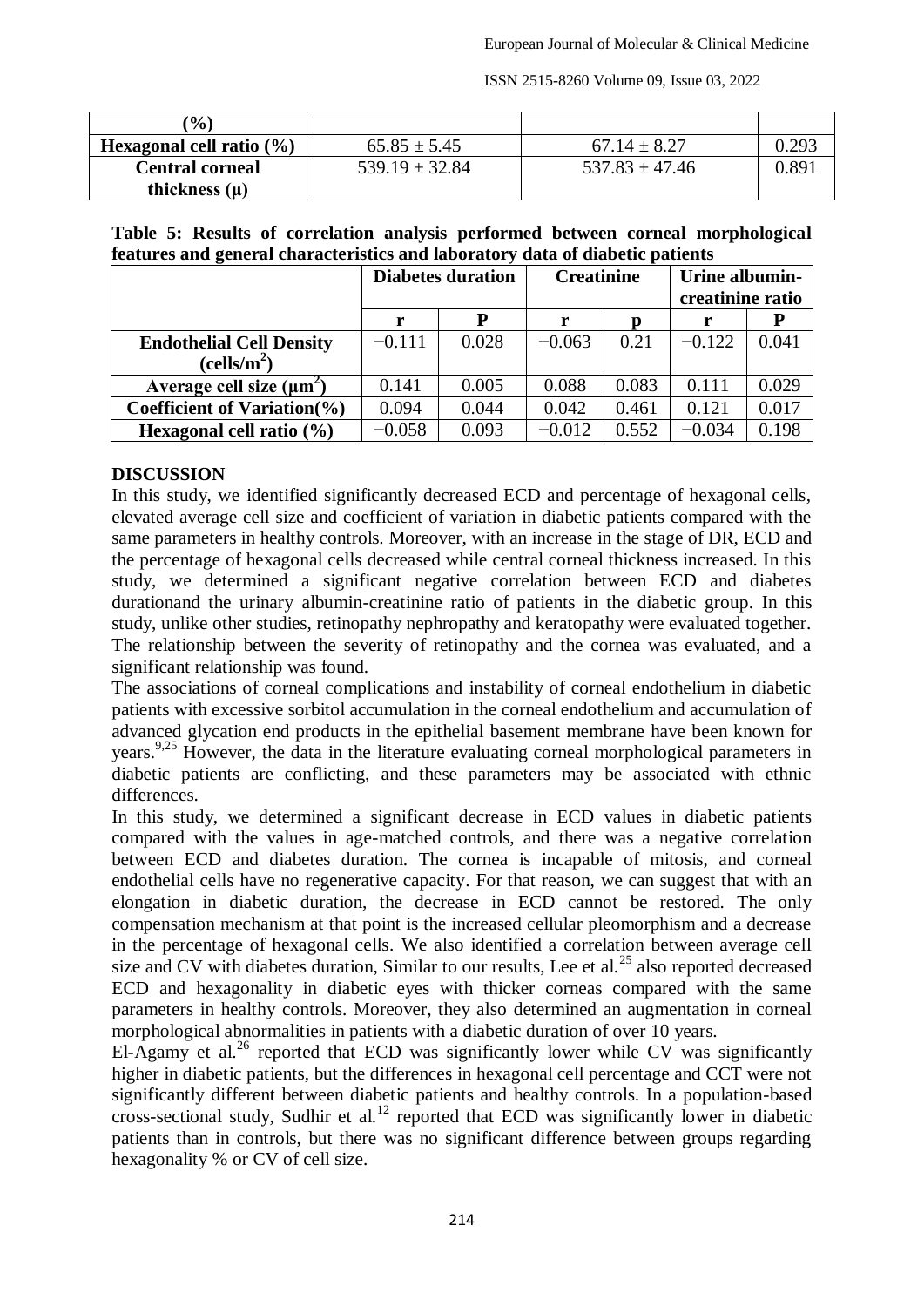Islam QU et al.<sup>27</sup> reported that the mean ECD was significantly lower in diabetic patients than in age-matched healthy controls, but the mean average cell size, CV and hexagonality were not significantly different between the two groups. Similar to our results, the duration of diabetes was significantly correlated with ECD and hexagonality. Choo et al.<sup>28</sup>reported that ECD and hexagonality significantly decreased, while average cell size and CV increased significantly in diabetic patients. However, they determined that there was no significant alteration in the CCT of patients with diabetes and that there was no correlation between corneal endothelial findings and the duration of diabetesor severity of diabetic retinopathy.

Leem et al.<sup>29</sup> reported that central corneal thickness was increased and ECD was decreased in patients with diabetes mellitus, and contact lens usage also significantly affected corneal morphology in diabetic patients. In our study, we did not include patients using contact lenses. In a prospective study, Storr-Paulsen et al.<sup>30</sup> reported that CCT was significantly higher in diabetic patients, but there were no significant differences between type 2 diabetic patients with good glycemic control and nondiabetic control subjects in ECD, hexagonality or CV values.

Microalbuminuria is an indicator of early cardiovascular death and progressive renal disease in diabetic patients.  $31,32$  In this study, we determined a significant correlation between the urine albumin-creatinine ratio and ECD, average cell size and CV. To the best of our knowledge, very few studies in the literature evaluating the association of microalbuminuria with ocular findings. In that respect, we can suggest that keratopathy should be evaluated in diabetic patients with more awareness.

Age is defined as the most important factor in evaluating corneal morphology, and it is known that with age, ECD decreases, and the corneal endothelium compensate by increasing the size. In this study, the diabetic and control groups were age matched. However, in subgroups of diabetes, age could not be matched, which may have affected the results and is one of the limitations of this study. There are also some other limitations of this study that should be mentioned. Although the determination of microalbuminuria with a single random urine sample is highly sensitive and specific, the gold standard in the diagnosis of microalbuminuria is an analysis of 24-h urine collection.

The corneal endothelium can be evaluated by specular microscopy. In the biomicroscopic examination of the eye, the fact that the cornea is transparent does not mean that the endothelium is normal. It may be useful for early diagnosis to direct patients with endothelial problems to nephrologists for clinical evaluation of nephropathy. In line with the data we obtained at the end of this study, diabetes mellitus reduces corneal endothelial functional reserve. Reduced endothelial reserve increases the risk of corneal endothelial damage in intraocular surgery.

Additionally, the risk of corneal decompensation should be kept in mind in diabetic patients as the severity of the disease increases. In diabetic patients with diabetic retinopathy and with nephropathy, caution should be exercised in terms of endothelial decompensation. To minimize endothelial damage during cataract surgery and other surgeries, if necessary, endothelial protective manoeuvres should be performed, and preoperative specular microscopy findings should be carefully examined in these patients.

# **CONCLUSIONS**

In conclusion, keratopathy with decreased ECD and percentage of hexagonal cells and increased coefficient of variation is an important complication of type 2 diabetes. With an increase in the stage of DR, alterations in corneal findings also increased. There was a significant correlation between the urine albumin-creatinine ratio and ECD, average cell size and CV in diabetic patients. In that respect, we can suggest that keratopathy should be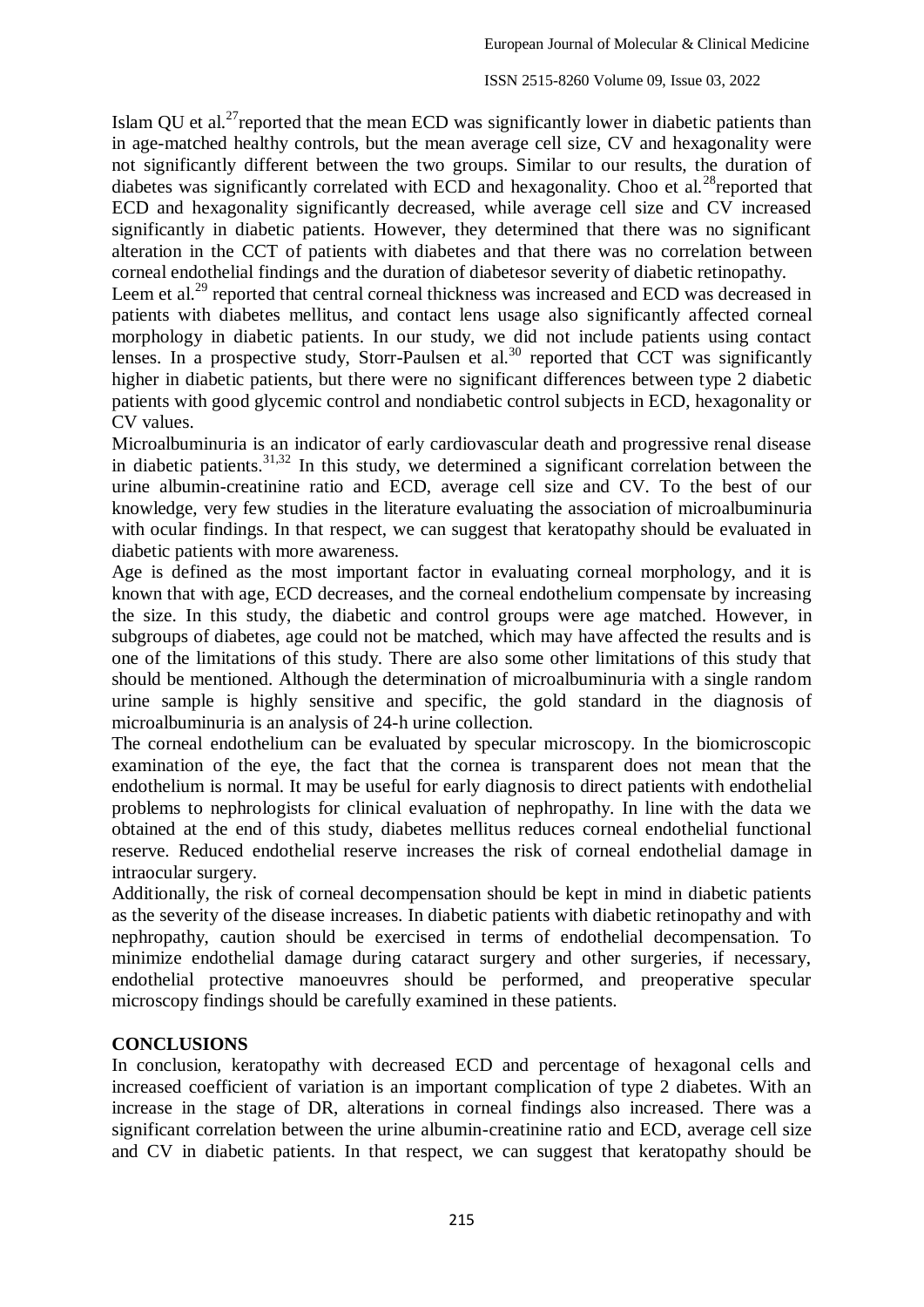evaluated more cautiously in diabetic patients. Larger, prospective studies are warranted to define the role of keratopathy in the long-term outcomes of diabetic patients

### **ABBREVIATIONS**

DM: Diabetes Mellitus; DR: Diabetic retinopathy; ADA: American Diabetes Association; RBG: Random blood glucose; ECD: Endothelial cell density; CV: Coefficient of variation; CCT: Central corneal thickness

## **REFERENCES**

- 1. Wild S., et al. Global prevalence of diabetes estimates for the year 2000 and projections for 2030. Diabetes Care 27.5 (2004): 1047- 53.
- 2. Mohan V. et al. Epidemiology of type 2 diabetes: Indian scenario. Indian Journal of Medical Research 125.3 (2007): 217-30.
- 3. Molitch ME, Rutledge B, Steffes M, Cleary P. Renal insufficiency in the absence of albuminuria among adults with Type 1 diabetes in the Diabetes Control and Complications Trial (DCCT)/Epidemiology of Diabetes Interventions and Complications (EDIC) Study; ADA Annual Meeting 2006 (Abstract 23-OR).
- 4. Kempen JH, O'Colmain BJ, Leske MC, Haffner SM, Klein R, Moss SE, Taylor HR, Hamman RF. Eye diseases prevalence research group. The prevalence of diabetic retinopathy among adults in the United States. Arch Ophthalmol. 2004;122(4):552–63.
- 5. Hartnett ME, Baehr W, Le YZ. Diabetic retinopathy, an overview. Vis Res. 2017 Oct;139:1–6.
- 6. Shih KC, Lam KS, Tong L. A systematic review on the impact of diabetes mellitus on the ocular surface. Nutr Diabetes. 2017;7(3):e251.
- 7. Bikbova G., et al. Corneal changes in diabetes mellitus. Current Diabetes Reviews 8.4 (2012): 294-302.
- 8. McCarey BE., et al. Review of Corneal Endothelial Specular Microscopy for FDA Clinical Trials of Refractive Procedures, Surgical Devices, and New Intraocular Drugs and Solutions. Cornea 27.1 (2008): 1-16.
- 9. Roszkowska AM., et al. Corneal endothelium evaluation in type I and type II diabetes mellitus. Ophthalmologica 213.4 (1999): 258- 61.
- 10. Inoue K., et al. The corneal endothelium and thickness in type II diabetes mellitus. Japanese Journal of Ophthalmology 46.1 (2002): 65-9.
- 11. Shenoy R., et al. Corneal endothelium in patients with diabetes mellitus: a historical cohort study. European Journal of Ophthalmology 19.3 (2009): 369-75.
- 12. Sudhir RR., et al. Changes in the corneal endothelial cell density and morphology in patients with type 2 diabetes mellitus: a population-based study, SankaraNethralaya Diabetic Retinopathy and Molecular Genetics Study (SN-DREAMS, Report 23). Cornea 31.10 (2012): 1119-22.
- 13. Benetz B., et al. Specular microscopy. In: Krachmer J, Mannis M, Holland E. Cornea, 3rd ed. Philadelphia: Elsevier Mosby (2011): 178-98.
- 14. Tanimura K. A Quantitative Analysis of Corneal Endothelial Cells. Japanese Journal of Ophthalmology 32 (1981): 1835-39.
- 15. Weston BC., et al. Corneal hydration control in diabetes mellitus. Investigative Ophthalmology and Visual Science 36.3 (1995): 586- 95.
- 16. Su DW., et al. Diabetes, hyperglycemia, and central corneal thickness: the Singapore Malay Eye Study. Ophthalmology 115.6 (2008): 964-68.
- 17. Busted N., et al. Clinical observations on the corneal thickness and the corneal endothelium in diabetes mellitus. British Journal of Ophthalmology 65.10 (1981): 687-90.